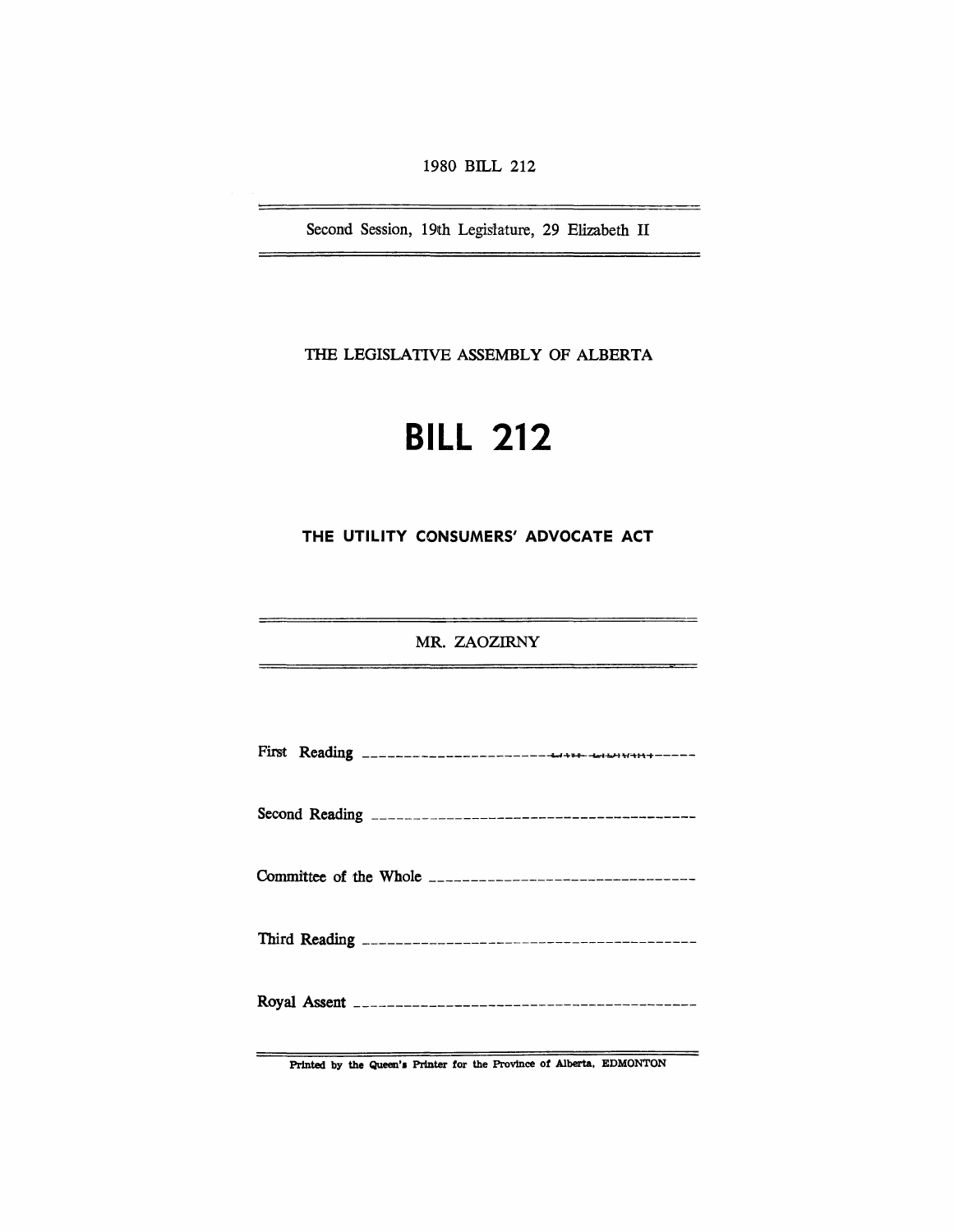*Bill 212 Mr. Zaozirny* 

# **BILL 212**

#### 1980

## **THE UTILITY CONSUMERS' ADVOCATE ACT**

## *(Assented to* , *1980)*

HER MAJESTY, by and with the advice and consent of the Legislative Assembly of Alberta, enacts as follows:

**1.** In this Act

- (a) "Advocate" means the Utility Consumers' Advocate 'appointed pursuant to this Act,
- (b) "Minister" means the Minister of Utilities and Telephones, and
- (c) "utility oorridor" means any land in which a utility company is seeking an interest for the purpose of constructing electrical power transmission lines.

2. (1) The Minister shall appoint a person to be the Utility Consumers' Advocate for a term of 5 years from the date of his appointment.

(2) During the time of his appointment, the Advocate may only be removed for cause and in such case the Minister shall table at the earliest opportunity in the Legislative Assembly a statement of the grounds for his termination.

(3) The Advocate shall receive such remuneration and benefits as are prescribed by the Minister.

3. It shall be the function of the Utility Oonsumers' Advocate

- (a) to advise and represent on request, any owner of land which is taken or which may be taken as a utility corridor before any administrative or quasi-judicial tribunal that has jurisdiction to deal with the matter, and
- (b) to advise and represent on request, before any administrative or quasi-judicial tribunal making a decision regarding utilities, any person who may be affected by the decision.

4. The Advocate may

(a) retain counsel to represent persons mentioned in section 3,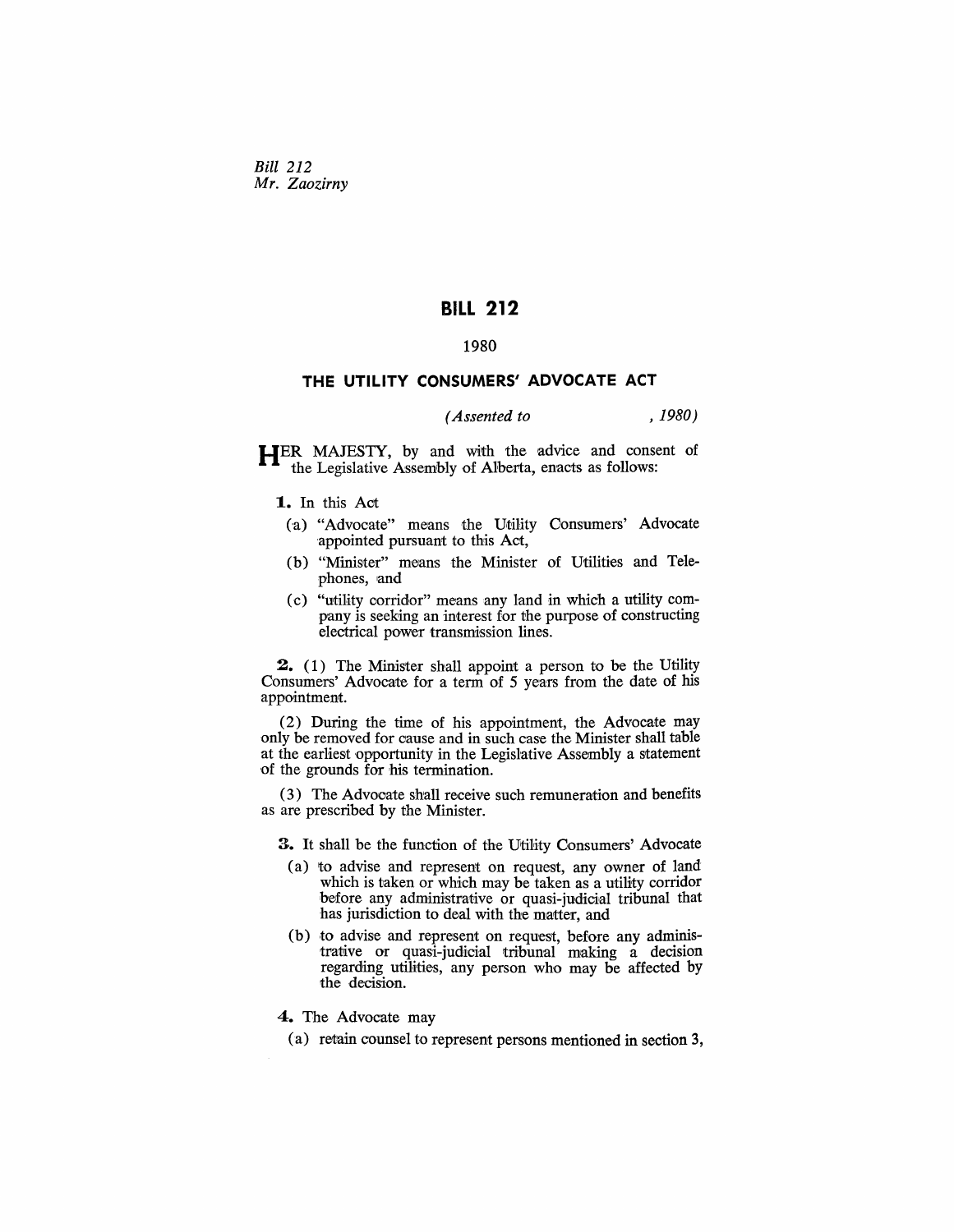**Explanatory Notes** 

**I.** Definitions.

**2.** Appointment of Utility Consumers' Advocate.

**3.** Advocate's functions.

**4.** Advocate's powers,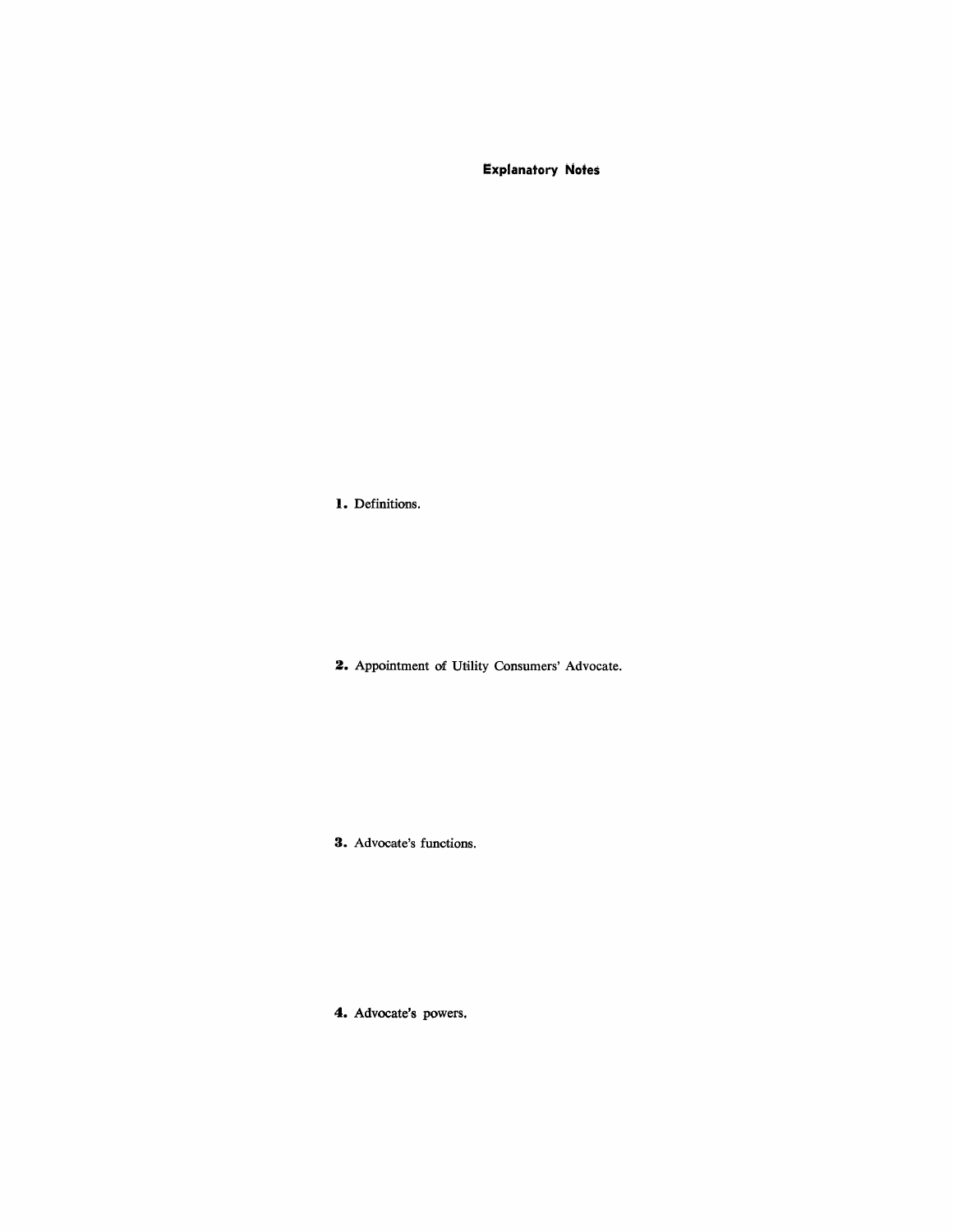- (b) oollect evidence for use in proceedings mentioned in section 3,
- (c) retain experts to advise on technical, environmental, agricultural or legal aspects of matters arising at proceedings mentioned in section 3, and
- (d) report to the Minister on any matter which seem to him to' require the Minister's attention.

**5.** At the end of each year the Advocate shall submit a report on his operations for the year to the Minister who shall lay the report before the Legislative Assembly if it is then sitting and if it is not then sitting, within 15 days of the commencement of the next sitting.

**6.** The Minister may make regulations in order to better fulfill the purposes of this Act.

7. This Act comes into force on a date to be fixed by Proclamation.